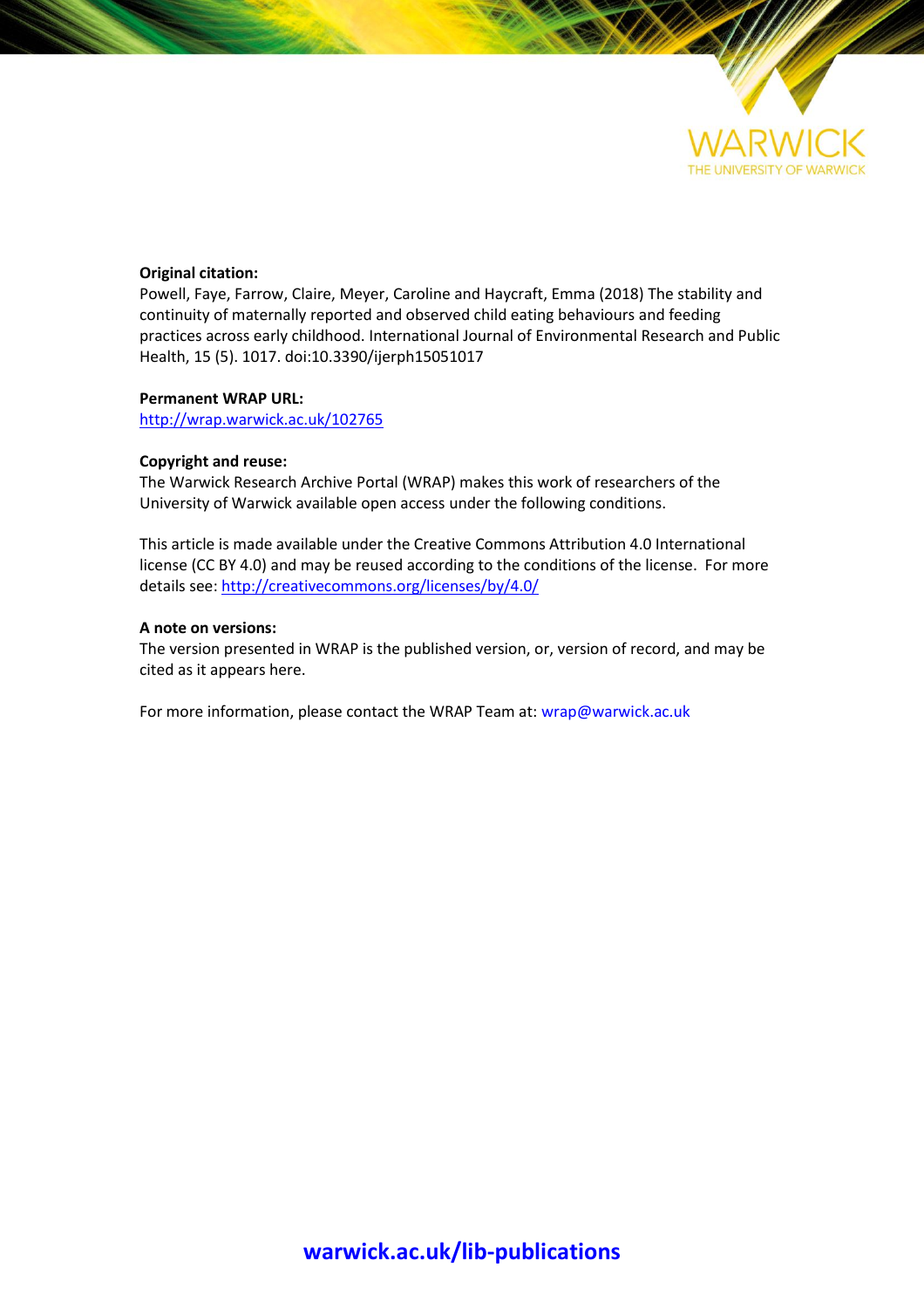

International Journal of *[Environmental Research](http://www.mdpi.com/journal/ijerph) and Public Health*

# *Article*

# **The Stability and Continuity of Maternally Reported and Observed Child Eating Behaviours and Feeding Practices across Early Childhood**

# **Faye Powell** <sup>1,\*</sup>, Claire Farrow<sup>2</sup> **D**, Caroline Meyer<sup>3</sup> and Emma Haycraft<sup>4</sup> **D**

- <sup>1</sup> School of Psychology, Faculty of Creative Arts, Technologies & Science (CATS), University of Bedfordshire, University Square, Luton LU1 3JU, UK
- <sup>2</sup> Department of Psychology, School of Life & Health Sciences, Aston University, Aston Triangle, Birmingham B4 7ET, UK; c.farrow@aston.ac.uk
- <sup>3</sup> WMG, International Manufacturing Centre, University of Warwick and Warwick Medical School, Coventry CV4 7AL, UK; c.meyer@warwick.ac.uk
- <sup>4</sup> School of Sport, Exercise & Health Sciences, Loughborough University, Loughborough LE11 3TU, UK; e.haycraft@lboro.ac.uk
- **\*** Correspondence: faye.powell@beds.ac.uk; Tel.: +44-158-248-9774

Received: 17 April 2018; Accepted: 11 May 2018; Published: 18 May 2018



**Abstract:** Given that many eating behaviours and food preferences develop early in childhood and track across childhood, adolescence and into adulthood, interest has grown in the developmental trajectory of these behaviours. The aims of this study were twofold. First, to explore whether maternal reports of child eating behaviour and feeding practices are validated by independent observations of these constructs. Second, to explore the continuity and stability of both maternally reported and independently observed child eating behaviours and maternal feeding practices during early childhood. Sixty-five mothers completed measures of their child's eating behaviour and their own feeding practices and mother–child dyads were observed during a family mealtime at approximately 3 and 4 years of age. Maternal reports of their child's eating behaviours were validated by independent observations, however maternally reported feeding practices were not validated by observations of these behaviours. Maternally reported and independently observed child eating behaviours and parental feeding practices remained stable and showed continuity between 3 and 4 years of age, with the exception of child difficulty to feed and maternal pressure to eat which both significantly decreased over time. Findings provide an insight into the validity of maternal reports of fussy eating behaviour and parental feeding practices and the developmental trajectory of these behaviours across early childhood.

**Keywords:** fussy eating; parental feeding practices; eating behaviour; child health; longitudinal research; observation; validation

# **1. Introduction**

Many children do not consume healthy and varied diets [\[1\]](#page-12-0) and food fussiness and feeding problems are a common concern for parents and practitioners alike [\[2](#page-12-1)[–4\]](#page-12-2). Fussy eating can present a barrier to healthy eating and a healthy BMI; associated problems include low fruit and vegetable intake [\[5](#page-12-3)[,6\]](#page-12-4) and essential nutrient deficiency [\[7\]](#page-12-5). Early childhood is a key period for the development of eating behaviour and food preferences [\[8\]](#page-12-6), which can predict later eating attitudes, food preferences, food intake and BMI [\[9–](#page-12-7)[12\]](#page-12-8). Therefore, a focus on early childhood and the early developmental trajectory of eating behaviours could provide an insight into how we can promote healthier eating and weight into adulthood. In order to appropriately explore developmental trajectory over time,

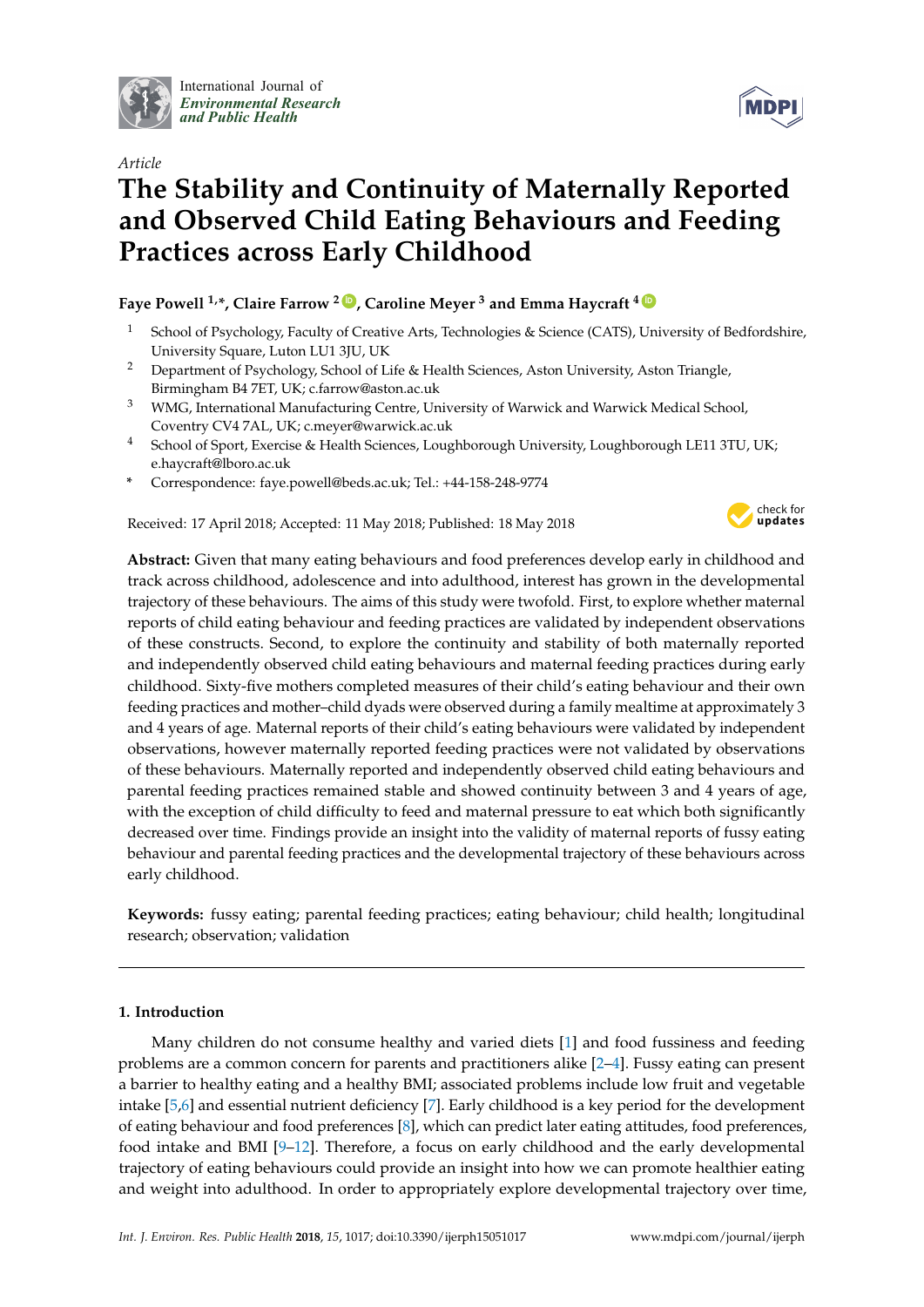it is important to consider both continuity within a group and stability in individuals; two theoretically and statistically independent concepts [\[13](#page-12-9)[,14\]](#page-12-10). Continuity reflects consistency in mean group levels of behaviour over time, whereas stability reflects consistency in individual ranks of behaviour in a group over time [\[14\]](#page-12-10). Evaluating both concepts allows insight into the general course of development of a behaviour, as well as individual variation in that behaviour over time [\[15\]](#page-12-11).

A small number of studies have explored the developmental trajectory of eating behaviours across childhood, e.g., [\[16](#page-12-12)[–18\]](#page-13-0). Research using parent-report psychometric measures has found significant correlations in eating behaviour over time in children aged 2–4 [\[16\]](#page-12-12) 2 to 5 [\[17\]](#page-12-13) and 4 to 11 [\[18\]](#page-13-0), suggesting that parents' descriptions of their child's fussy eating behaviours may show individual stability across childhood. However, findings suggest that continuity in mean group levels may differ across childhood. For example, a small-scale study reported consistency in mean levels of food avoidant eating behaviours across early childhood (between 2–5 years of age) [\[17\]](#page-12-13) whereas findings in 4–11 year olds suggest there may be developmental increases in children's obesogenic eating behaviours during this time [\[18\]](#page-13-0). Although these studies provide a preliminary insight into the developmental trajectory of eating behaviours across childhood [\[16](#page-12-12)[–18\]](#page-13-0), they have relied on parental reports of these behaviours, which may be subject to bias. While some studies have found that mothers are quite accurate in their reports of mealtime interactions [\[19](#page-13-1)[–21\]](#page-13-2), other studies have found that independent observations do not validate maternal reports [\[22\]](#page-13-3) or that the accuracy of maternal reports is dependent on child weight [\[15\]](#page-12-11). Therefore, the use of observational methods to explore the developmental trajectory of eating behaviour in early childhood would strengthen and extend current findings within this field.

Although some elements of children's eating behaviour, such as appetite, may reflect intrinsic characteristics of the child [\[23\]](#page-13-4), eating behaviours can also develop as a result of a child's interactions with the environment; part of which involves caregivers or parents [\[24\]](#page-13-5). Parental feeding practices represent a contributory environmental factor in the development, persistence and prevention of fussy eating and feeding problems [\[25,](#page-13-6)[26\]](#page-13-7). Yet despite this, only a small amount of research has explored whether parental feeding practices are also stable and continuous over time. The limited research in this field has predominantly focused on controlling feeding practices (e.g., pressure to eat, restriction of food, and monitoring) and studies have indicated that such strategies are stable from 1 to 2 years of age [\[27\]](#page-13-8), from 2 to 5 years of age [\[15,](#page-12-11)[16\]](#page-12-12), and between 5 and 7 years of age [\[28\]](#page-13-9). With regard to continuity in parental feeding practices, only one study to date has explored this in parents of children aged 2–5 years old; results demonstrated continuity in mean levels of parental restriction and monitoring over time whereas levels of maternal pressure to eat were found to significantly increase over time [\[17\]](#page-12-13). Within older samples, parents report allowing their children more independence across middle childhood, between 4, 7 and 9 years [\[29\]](#page-13-10) with decreases in their use of pressure to eat, monitoring and restriction between 7 and 10 years of age [\[30\]](#page-13-11).

While the preceding studies provide an insight into the continuity and stability of controlling feeding practices, no research to date has explored the early trajectory of other measurable maternal feeding practices such as involvement in food preparation or encouraging a balanced and varied intake. These potentially healthful practices have been previously associated with more adaptive eating behaviour in children such as less food fussiness and higher intake of fruits and vegetables [\[31–](#page-13-12)[33\]](#page-13-13). Importantly, such feeding practices are potentially modifiable and could be targeted for inventions to improve child dietary intake, eating behaviour and weight status across childhood. The development of broader measures of parental feeding practices such as the Comprehensive Feeding Practices Questionnaire (CFPQ) [\[34\]](#page-13-14) increase the scope of research using parental report, however observational measures allow further exploration of subtle behaviours and interactions between mother–child dyads during mealtimes that caregiver might not be aware of. These include constructs such as maternal sensitivity and interactional conflict during mealtimes, which have also been implicated in the development of child eating behaviours [\[35\]](#page-13-15), but are more difficult to assess using questionnaire methods. Therefore, the current study utilises observations of maternal–child interactions during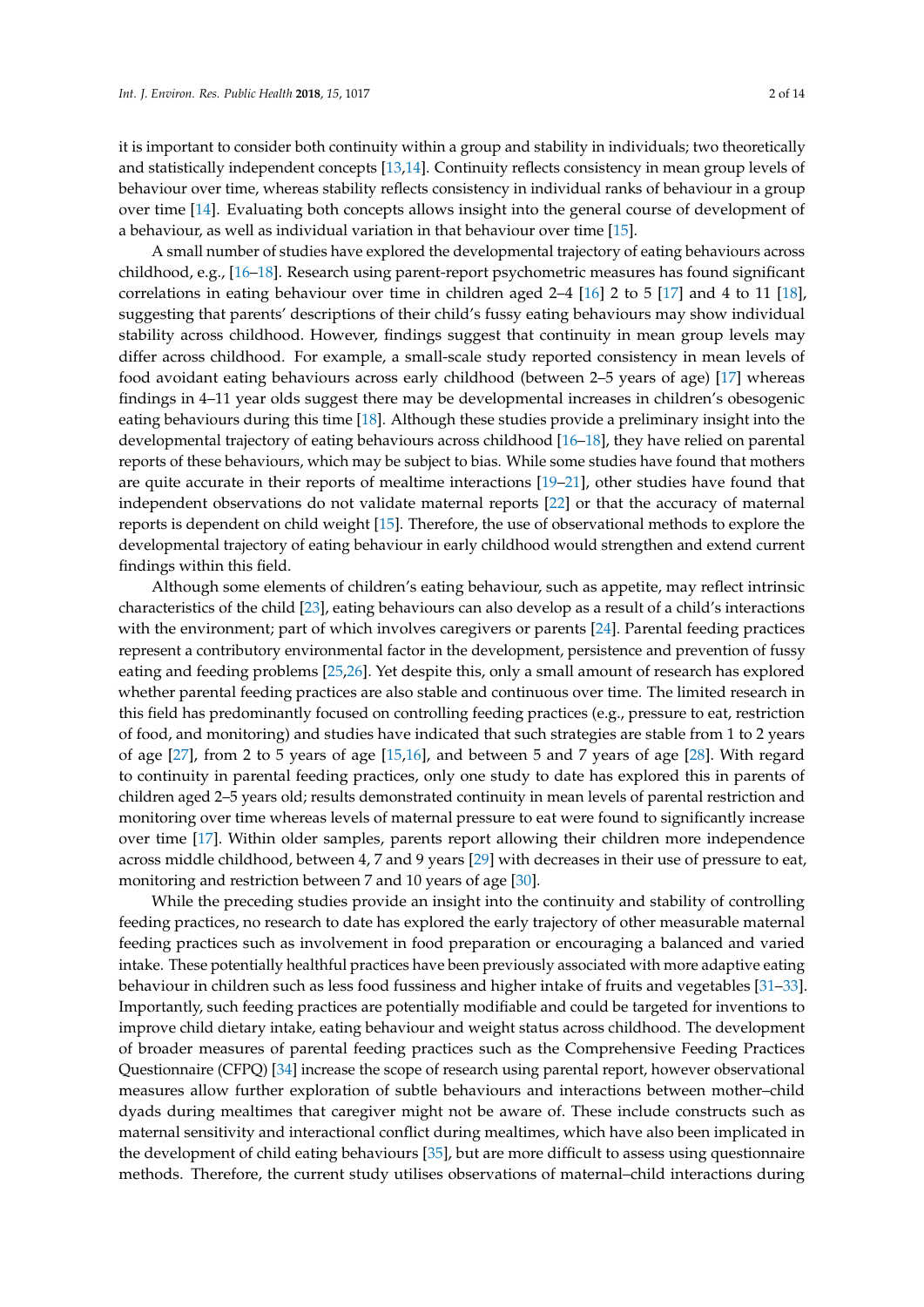family mealtimes to both validate maternal-reports of child eating behaviour and maternal feeding practices and to further explore the continuity and stability of these behaviours.

The first aim of the present study was to explore whether maternal reports of child eating behaviour and feeding practices are validated by independent observations of these behaviours in children aged 2–4 years old. Secondly, this study aimed to explore the continuity and stability of both maternally reported and independently observed child eating behaviours and maternal feeding practices during early childhood. It was hypothesised that children's eating behaviours would be significantly correlated over time, showing stability between 3 and 4 years of age and that there would be continuity in mean group levels of eating behaviour over time. It was also hypothesised that feeding practices would be significantly correlated over time, showing individual stability between 3 and 4 years of age. However, due to previously inconsistent findings in terms of continuity in mean group levels, it was hypothesised that these behaviours may change between 3 and 4 years of age.

#### **2. Materials and Methods**

#### *2.1. Participants*

Seventy-one mothers of children aged between 2–4 years were recruited through nurseries, pre-schools and children's centres in the East Midlands and South East region of the UK. At time point 1 (TP 1), these participants completed a set of standardised questionnaires about them and their child and were observed with their child during a typical mealtime in their home (TP 1; mean child age 3.54 years; range = 2.00–4.83, SD = 1.00). Sixty-five of these dyads were followed up 12 months later (Time point 2: TP 2) and completed the same set of questionnaires and another home mealtime observation (TP 2; mean child age 4.40 years; range = 3.10–5.62, SD = 1.13). Mann–Whitney U tests demonstrated that there were no significant differences between participants who dropped out of the study after baseline assessment (TP 1) and those who took part in the follow-up study (TP 2) in relation to their demographic background or maternal reports and independent observations of their child's eating behaviour and their own feeding practices at 3 years of age (*p* > 0.05).

Mothers were on average 35.94 years old (range = 27.42–46.92, SD = 4.19) at TP 1 and there were 34 mothers of boys and 35 mothers of girls. At the 12 month follow up (TP 2), mothers were on average 37.03 years old (range = 28.42–48.12, SD = 4.25) and there were 32 mothers of boys and 33 mothers of girls. Mothers had on average 5.02 years of education post-16 (range = 1.00–9.00 years, SD = 1.76) and 97% of the mothers in this sample reported that they were White British. Using the Standard Occupational Classification 2000 [\[36\]](#page-13-16), participants reported a range of occupations from 1 (managers and senior officials) to 8 (elementary occupations), with a modal occupation level of 4 (administrative and secretarial occupations). Annual family income ranged from  $\leq$  £15,000 to  $\geq$  £75,000 with a modal income of £45,000–£60,000.

#### *2.2. Measures and Procedure*

Following ethical approval from Loughborough University Ethical Advisory Committee (ethics code: G10-P9), recruitment and informed consent, standardised questionnaire packs were completed by mothers, approximately 12 months apart (range 11.10–12.90 months) at TP 1 and TP 2. Mother–child dyads were also observed (and recorded using a video camera) during a typical lunch or evening meal at the family's home at TP 1 and TP 2. Mothers received questionnaire packs via post to complete prior to the mealtime visit. These were collected at the home visit.

Mothers were asked to prepare a typical meal and to feed their child and conduct the mealtime as they usually would. The video camera was set up and the researcher waited in a different room during the mealtime. Following the meal, the mother was asked to rate how typical the mealtime was on a scale from "1" (very untypical meal/ behaviour) to "5" (very typical meal/behaviour). Exclusion from the study was planned if any parents gave a score of less than 3, but this was not necessary. Where consent was provided from parents and children, objective measures of height and weight were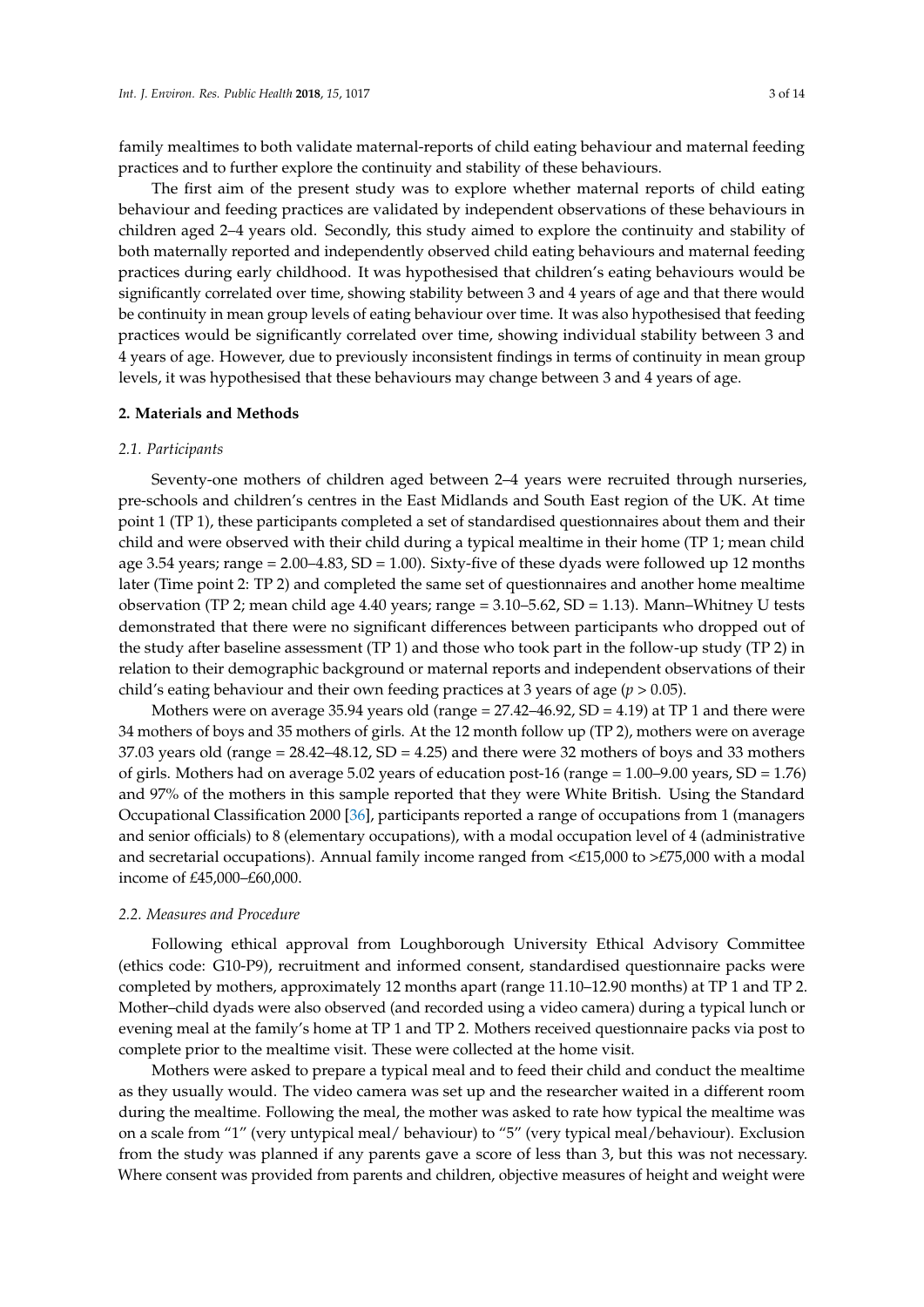collected by the researcher using a Child Growth Foundation's Leicester height measure and digital Secca scales, measured to the nearest 0.1 centimetre and 0.1 kilogram, respectively. Mothers provided background demographic information and completed two self-report measures at TP 1 and TP2.

*Children's Eating Behaviour Questionnaire (CEBQ)* [\[37\]](#page-13-17). Parents completed four subscales of the CEBQ: Food fussiness which measures pickiness with regard to the type of food the child is willing to eat; Slowness in eating which assesses the pace at which the child consumes their food; Satiety responsiveness which evaluates a child's fullness threshold; and, Enjoyment of food which measures the child's interest and enjoyment in food and eating. Mothers rated the frequency that their child exhibited a range of behaviours using a 5-point Likert scale ranging from never (1) to always (5); higher scores indicated a greater prevalence of that behaviour. The CEBQ demonstrates good psychometric properties, with reports of good test-retest reliability ( $r = 0.52 - 0.87$ ), stability over time and internal validity, with Cronbach's α for the subscales ranging from 0.72 to 0.91 [\[37,](#page-13-17)[38\]](#page-13-18). The subscales have also been found to correlate well with behavioural measures of these constructs [\[38\]](#page-13-18). Reliability analysis within this sample at TP 1 and TP 2 demonstrated good Cronbach's *α* for the subscales, which ranged from 0.77–0.89.

*Comprehensive Feeding Practices Questionnaire (CFPQ)* [\[34\]](#page-13-14). Mothers completed nine subscales of the CFPQ categorised into three areas: Control (pressure to eat, restriction of food for health, restriction of food for weight control, monitoring); Use of Food for Behaviour Regulation (using food to regulate child emotional states and using food as a reward); and, Environment (encouraging balanced and varied food intake, providing a healthy environment, involving child in food planning and preparation). Responses were provided on a 5-point Likert scale ranging from never to always or disagree to agree; higher scores indicated a higher prevalence of that feeding practice. The CFPQ has demonstrated good internal reliability for its 12 subscales with a mean of 0.73 (range = 0.58–0.87) and good convergent and discriminant validity [\[39\]](#page-13-19). Reliability analysis within this sample indicated good reliability with Cronbach's *α* ranging from 0.65–0.79.

*Mealtime Observation*. In order to explore the validity of maternal reports of child eating behaviour and maternal feeding practices, aspects from various observational assessment measures were used to assess these constructs.

*Child Eating Behaviour*. The Child Mealtime Coding System (CMCS) [\[40\]](#page-14-0) and an adapted scale from the Behavioural Coding Inventory (BCI) [\[41\]](#page-14-1) were used to gain independent observations of child speed of eating, food refusals, how difficult the child was to feed, and positive and negative vocalisations about food.

*Maternal feeding practices and mealtime behaviour*. The Family Mealtime Coding System (FMCS) [\[22\]](#page-13-3) was used to measure parental control during the meal. Over the course of the meal, a count was made for each time the mother pressured their child to consume more food, physically prompted the child to consume more food, and used incentives such as conditions or rewards to get their child to eat. Two subscales from the Feeding Interaction Scale (FIS) [\[42\]](#page-14-2) were used to rate interactional conflict between mother–child dyads during the meal and maternal feeding sensitivity. This was rated on a 9-point Likert scale with higher scores reflecting a higher occurrence.

*Inter-rater reliability*. To determine inter-rater reliability, 20% of the observations (selected at random) were coded by a s second independent trained observer. Mean inter-rater reliability across TP 1 and TP 2 was 0.84 (range 0.79–0.94; intra-class correlation co-efficient) and the mean level of significance was  $p < 0.001$ , demonstrating good reliability.

#### *2.3. Data Analysis*

Preliminary analysis of the data using Shapiro–Wilk tests demonstrated that data were predominantly non-normally distributed and so non-parametric statistics were used. After conducting descriptive statistics, a series of two-tailed Spearman's rho correlations were completed to explore whether maternal reports of child eating behaviour and maternal reports of their feeding practices were validated by independent observations of these constructs. Following this, difference scores were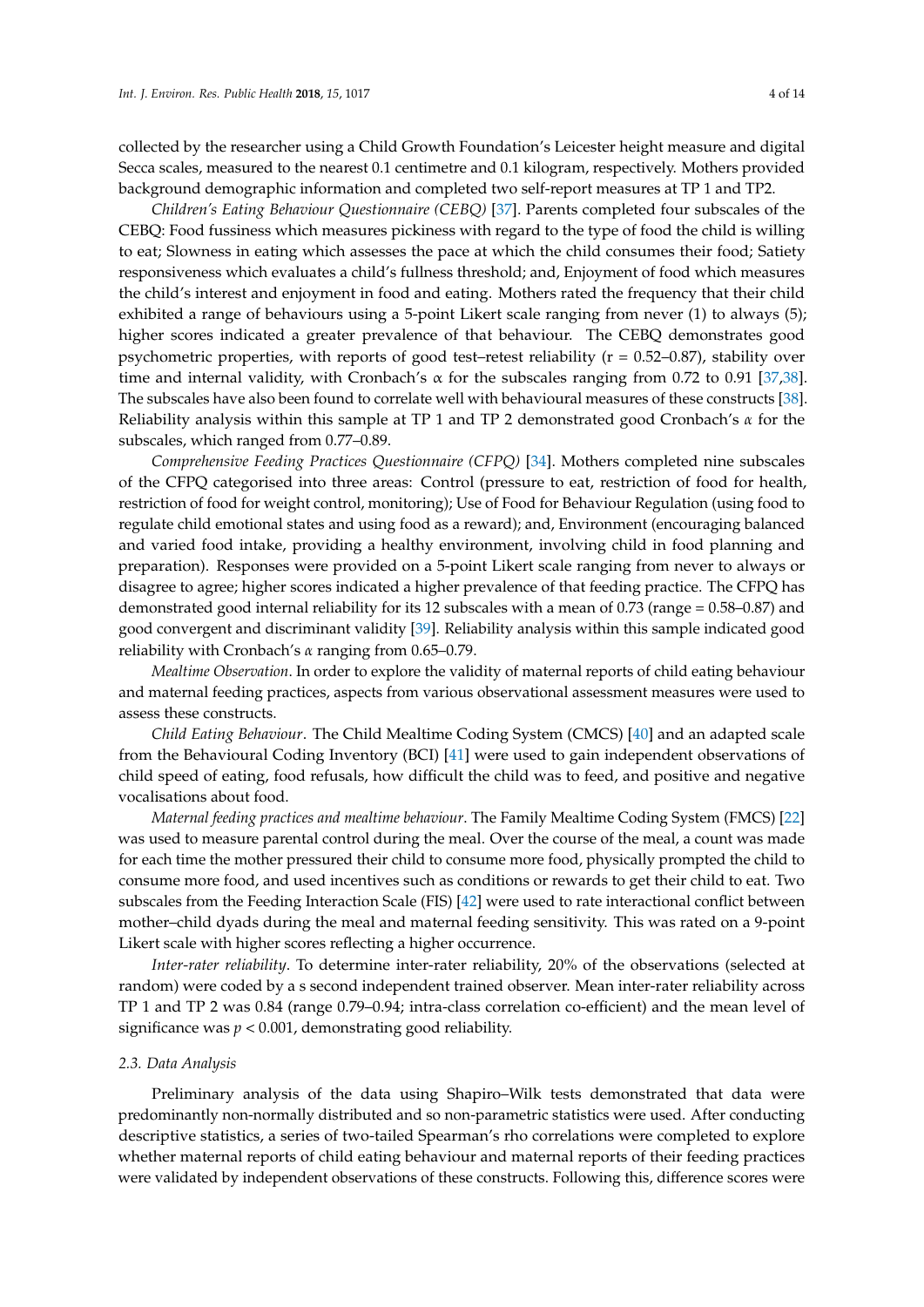calculated between 3 and 4 years of age by subtracting scores at age 3 from scores at age 4. This allowed mean change scores to be calculated, with positive values representing an increase in the variable over time, and negative values representing a decrease. Spearman's two-tailed correlations showed that maternal age, occupation, income and child age were not significantly correlated with the degree of change in maternal feeding practices or child eating behaviours. In addition, Mann–Whitney U tests showed that there were no significant differences between male and female children in the degree of change on these variables between age 3 and 4. Therefore, these demographic variables were not included within any of the further analyses. Mann–Whitney U tests also indicated that there were no significant differences dependent on whether or not the father was present at the mealtime (*n =* 19 at TP 1; *n =* 18 at TP 2).

Cote and Bornstein's (2003) paradigm, adjusted to account for non-normal data, was used to evaluate the stability and continuity of the variables [\[14\]](#page-12-10). Two-tailed Spearman's rho correlations were used to explore the stability of the variables and Wilcoxon signed rank tests were used to explore continuity between 3 and 4 years of age. Where variables did not show continuity (demonstrated by significant differences on Wilcoxon matched pairs test), effect sizes (ES) were calculated. This was achieved by dividing the mean change score for the variable by the standard deviation (SD) of the mean score for the variable at the first time point [\[43\]](#page-14-3).

#### **3. Results**

#### *3.1. Characteristics of the Sample*

At time point one (TP 1), mothers' mean reported BMI was 23.02 (SD = 3.23, *N* = 56), suggesting that they were on average of healthy weight (BMI <  $25$  [\[44\]](#page-14-4)). Twenty-three percent of the sample reported a BMI that would be considered as overweight (BMI  $\geq$  25) or obese (BMI  $\geq$  30) [\[45\]](#page-14-5), which is similar to national averages within the UK [\[45\]](#page-14-5). Objective measures of height and weight were also obtained for 29 mothers. Interclass correlations between self-reports and objective measures had a coefficient of 0.73, indicating that mothers were broadly accurate in reporting their height and weight.

Children's height and weight were reported by fifty-four mothers. The mean maternally reported BMI *Z*-score [\[46\]](#page-14-6) was  $-0.02$  (range =  $-3.24-2.87$ , SD = 0.91), suggesting that the sample of children, on average, had a healthy BMI. Objective measures of height and weight were also obtained for 60 of the children (15 parents or their child did not consent). The mean BMI *Z*-score (based on objective measures of height and weight) was  $0.62$  (Range =  $-2.62-2.87$ , SD = 0.89), which while higher than self-reported BMI, similarly suggests a healthy BMI; 86.7% of the sample were healthy weight, 5% were underweight and 8.3% were overweight or obese [\[47\]](#page-14-7). These rates of overweight are slightly lower than national averages for children in this age range within the UK [\[45\]](#page-14-5). Interclass correlations between maternal reports and objective measures of child BMI had a coefficient of 0.48, indicating that mothers were only moderately accurate in reporting their child's height and weight.

Descriptive statistics for maternal report and observed child eating behaviours are presented in Table [1](#page-6-0) and for maternal feeding practices in Table [2.](#page-7-0) Mean scores for the CEBQ, CMCS, BCI, CFPQ, FMCS and FIS are similar to other published data in comparable samples [\[22](#page-13-3)[,34,](#page-13-14)[37,](#page-13-17)[40\]](#page-14-0).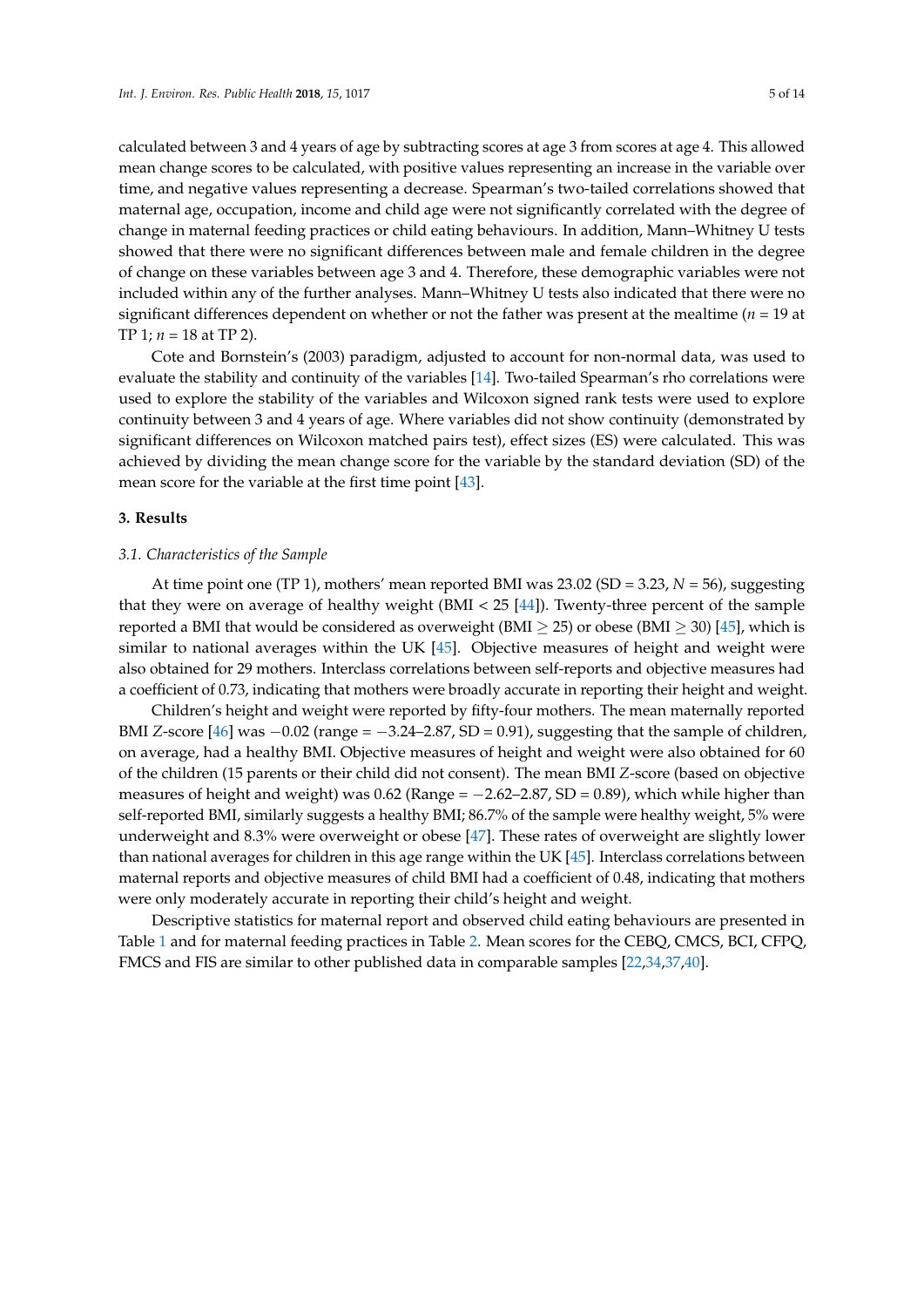| <b>Child Eating Behaviour</b>                  | TP 1 (3 Years)<br>Mean (SD) | TP 2 (4 Years)<br>Mean (SD) | Mean Change<br>$TP1-TP2(SD)$ | Wilcoxon<br>Z-Score |
|------------------------------------------------|-----------------------------|-----------------------------|------------------------------|---------------------|
| Maternal Report (CEBQ)                         |                             |                             |                              |                     |
| Food fussiness                                 | 2.89(0.92)                  | 2.88(0.92)                  | $-0.01$                      | $-0.07$             |
| Slowness in eating                             | 3.00(0.79)                  | 2.91(0.81)                  | $-0.09$                      | $-1.40$             |
| Satiety responsiveness                         | 3.18(0.67)                  | 3.09(0.70)                  | $-0.09$                      | $-1.76$             |
| Enjoyment of food                              | 3.68(0.73)                  | 3.69(0.88)                  | 0.01                         | 0.03                |
| Observed (BCI; CMCS)                           |                             |                             |                              |                     |
| Speed (mouthfuls per minute)                   | 3.14(1.57)                  | 3.07(1.32)                  | $-0.07(1.91)$                | $-0.20$             |
| Food refusals <sup>c</sup>                     | 4.50(5.94)                  | 4.12(7.18)                  | $-0.38(3.64)$                | $-0.74$             |
| Difficult to feed $r$                          | 2.39(1.08)                  | 2.08(0.83)                  | $-0.31(0.93)$                | $-2.67*$            |
| Positive vocalisations about food <sup>c</sup> | 3.57(3.34)                  | 3.15(2.90)                  | $-0.42(3.70)$                | $-0.92$             |
| Negative vocalisations about food <sup>c</sup> | 1.55(2.95)                  | 1.45(2.77)                  | $-0.10(2.12)$                | $-0.28$             |

<span id="page-6-0"></span>**Table 1.** Descriptive statistics and Wilcoxon signed rank tests for maternally reported and observed child eating behaviour over time.

\* *p* < 0.05; CEBQ = Children's Eating Behaviour Questionnaire; BCI = Behavioural Coding Inventory; CMCS = Child Mealtime Coding Scheme;  $c =$  counts (i.e., the frequency of occurrence across mealtime);  $r =$  ratings (i.e., objective rating (1–5) with a higher score reflect higher rating).

#### *3.2. Validity of Maternal Reports of Child Food Avoidant Eating Behaviour*

Two-tailed Spearman's correlations were used to explore whether maternal reports of child eating behaviour were validated by independent observations. As indicated in Table [3,](#page-7-1) maternal reports of children's eating behaviour were significantly correlated with a number of independent observations. Higher levels of maternally reported food fussiness and lower levels of maternally reported food enjoyment were associated with independent observations of more frequent food refusal, a slower eating speed, fewer positive comments about food and the child being rated as more difficult to feed. Lower reported food enjoyment was also correlated with observations of a higher frequency of negative comments about food. Children who were reported to eat more slowly were observed to eat more slowly, refused more mouthfuls of food and made more negative vocalisations about food. Children with higher levels of maternally reported satiety responsiveness were observed to eat more slowly and made fewer positive comments and more negative comments about food.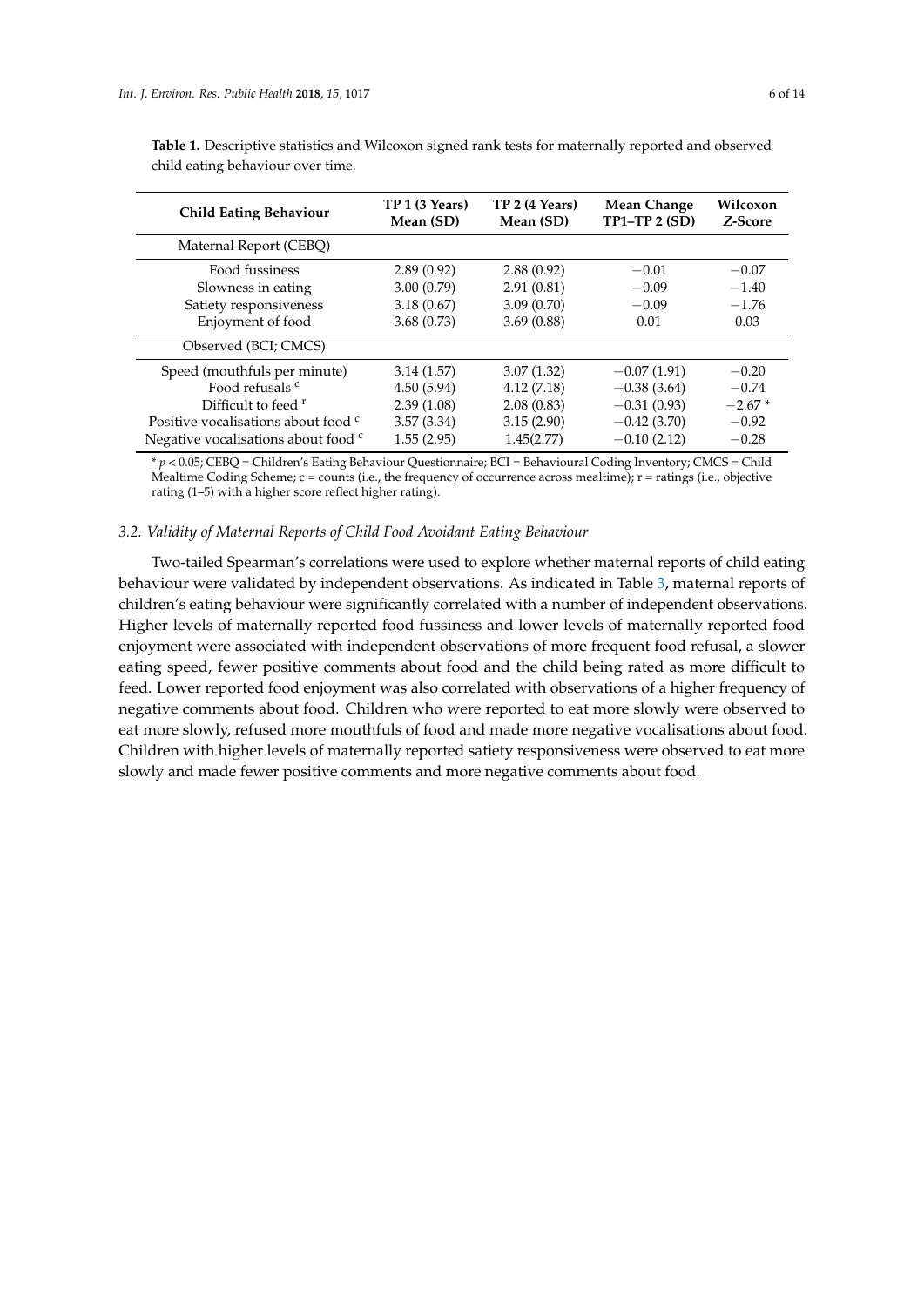| Maternal Faternal Fe 3-4 Years (SD) n Test Re-Test Reliability for the Observational<br>Measures Used.s: From Pregnancy through the First Poeeding Practices and Behaviours | TP 1 (3 Years)<br>Mean (SD) | TP 2 (4 Years)<br>Mean (SD) | Mean Change<br>$TP 1-TP 2 (SD)$ | Wilcoxon<br>Z-Score |
|-----------------------------------------------------------------------------------------------------------------------------------------------------------------------------|-----------------------------|-----------------------------|---------------------------------|---------------------|
| Maternal Report (CFPQ)                                                                                                                                                      |                             |                             |                                 |                     |
| Pressure                                                                                                                                                                    | 3.15(0.85)                  | 3.04(0.89)                  | $-0.11(0.69)$                   | $-1.20$             |
| Restriction for weight                                                                                                                                                      | 1.91(0.65)                  | 1.78(0.59)                  | $-0.13(0.50)$                   | $-2.26$             |
| Restriction for health                                                                                                                                                      | 3.19(0.87)                  | 3.21(0.92)                  | 0.02(83)                        | 0.47                |
| Monitoring                                                                                                                                                                  | 4.21(0.70)                  | 4.28(0.65)                  | 0.05(0.42)                      | 1.04                |
| Emotional regulation                                                                                                                                                        | 1.91(0.59)                  | 1.85(0.46)                  | $-0.06(0.49)$                   | $-1.15$             |
| Food as a reward                                                                                                                                                            | 2.24(0.78)                  | 2.40(0.76)                  | 0.16(0.74)                      | 1.10                |
| Balance and variety                                                                                                                                                         | 4.27(0.61)                  | 4.37(0.53)                  | 0.10(0.57)                      | 0.88                |
| Healthy environment                                                                                                                                                         | 3.97(0.79)                  | 4.03(0.80)                  | 0.06(0.65)                      | 1.12                |
| Involvement                                                                                                                                                                 | 3.54(0.45)                  | 3.62(0.51)                  | 0.08(0.49)                      | 0.92                |
| Observed (FMCS; FIS)                                                                                                                                                        |                             |                             |                                 |                     |
| Pressure to eat <sup>c</sup>                                                                                                                                                | 4.05(5.03)                  | 2.63(4.24)                  | $-1.42(2.92)$                   | $-3.65*$            |
| Physical prompts <sup>c</sup>                                                                                                                                               | 5.14 (10.82)                | 3.60(7.60)                  | $-1.54(8.46)$                   | $-1.25$             |
| Incentives and rewards <sup>c</sup>                                                                                                                                         | 2.02(3.08)                  | 1.83(3.05)                  | $-0.19(2.35)$                   | $-0.93$             |
| Feeding sensitivity <sup>r</sup>                                                                                                                                            | 6.60(1.64)                  | 6.86(1.86)                  | 0.26(1.44)                      | 1.54                |
| Interactional conflict <sup>r</sup>                                                                                                                                         | 3.05(1.82)                  | 2.97(2.16)                  | $-0.08(1.55)$                   | $-3.93$             |

**Table 2.** Descriptive statistics and Wilcoxon signed rank tests for maternally reported and observed maternal feeding practices and behaviours over time.

<span id="page-7-0"></span> $p$  < 0.001; CFPQ = Comprehensive Feeding Practices Questionnaire; FMCS = Family Mealtime Coding System; FIS = Feeding Interaction Scale; <sup>c</sup> = counts (i.e., the frequency of occurrence across mealtime);  $r =$  ratings (i.e., objective rating (1–9) with a higher score reflect higher rating).

**Table 3.** Spearman's rho correlations between maternal reports and independent observations of child eating behaviour.

<span id="page-7-1"></span>

|          |                              | <b>Maternal Report of Child Eating</b> |                           |                               |                          |
|----------|------------------------------|----------------------------------------|---------------------------|-------------------------------|--------------------------|
|          |                              | <b>Food Fussiness</b>                  | <b>Slowness in Eating</b> | <b>Satiety Responsiveness</b> | <b>Enjoyment of Food</b> |
| Observed | Speed (mouthfuls per minute) | $-0.34*$                               | $-0.38**$                 | $-0.31*$                      | $0.38**$                 |
|          | Food refusals                | $0.40**$                               | $0.30*$                   | 0.21                          | $-0.45**$                |
|          | Difficult to feed            | $0.43**$                               | 0.29                      | 0.23                          | $-0.45**$                |
|          | Positive vocalisations food  | $-0.44**$                              | $-0.03$                   | $-0.31*$                      | $0.32*$                  |
|          | Negative vocalisations food  | 0.26                                   | $0.37*$                   | $0.33*$                       | $-0.43**$                |

\* *p* < 0.01, \*\* *p* < 0.001 (two-tailed).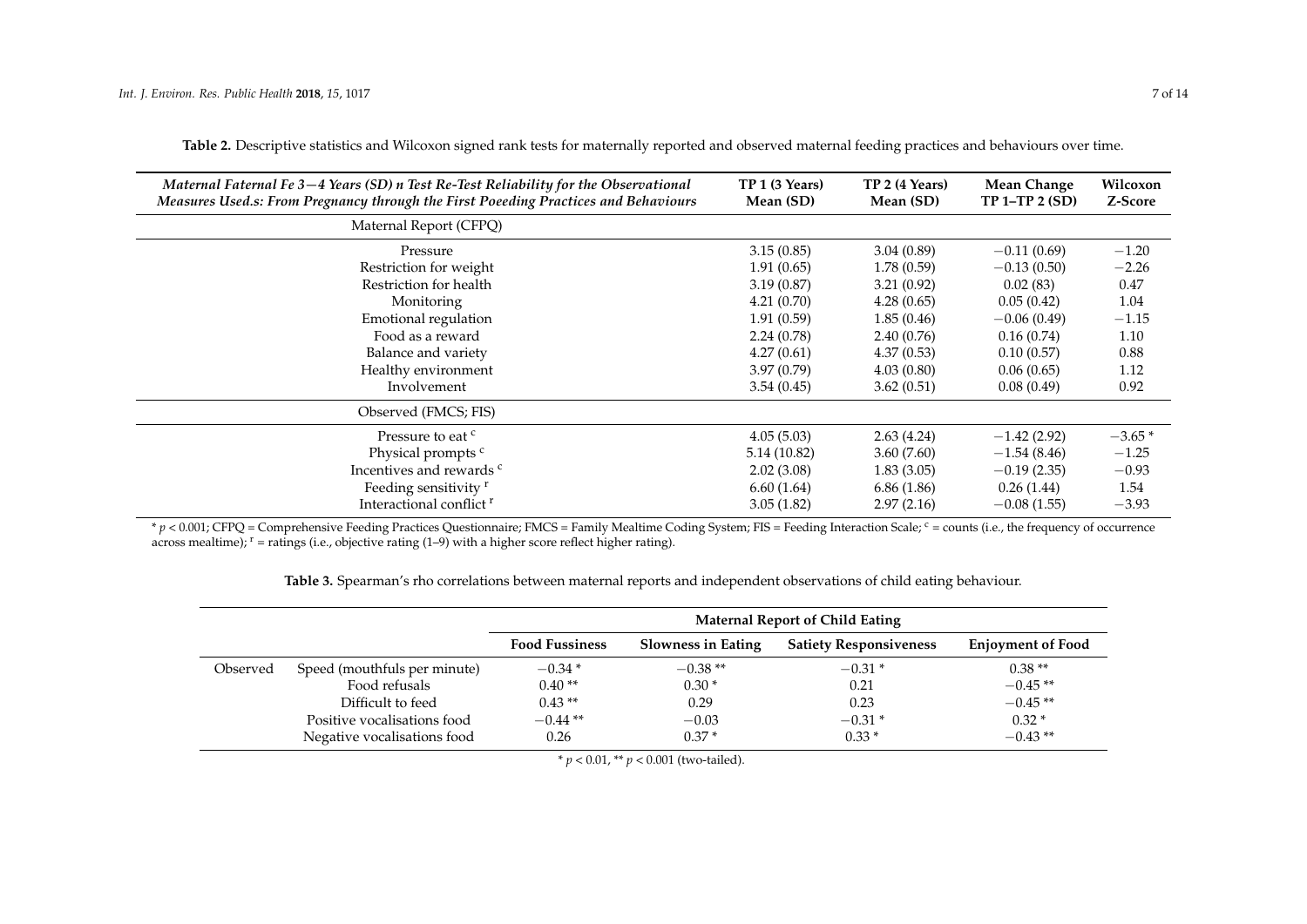#### *3.3. Validity of Maternal Reports of Feeding Practices*

To explore whether maternal reports of their own feeding practices would be validated by independent observations, further two-tailed Spearman's correlations were employed. As indicated in Table [4,](#page-8-0) maternally reported feeding practices were not significantly correlated with independent observations of their feeding practices.

<span id="page-8-0"></span>**Table 4.** Spearman's rho correlations between maternal reports and independent observations of maternal feeding practices.

|          |                           | <b>Maternal Report</b> |                  |
|----------|---------------------------|------------------------|------------------|
|          |                           | <b>Pressure to Eat</b> | Food as a Reward |
| Observed | Pressure                  | 0.19                   | 0.12             |
|          | Physical Prompt           | 0.06                   | $-0.01$          |
|          | Conditions and incentives | 0.06                   | 0.02             |

Nothing significant at  $p \leq 0.05$  (two-tailed).

#### *3.4. Continuity of Child Eating Behaviour and Parental Feeding Practices between 3 and 4 Years of Age*

Tables [1](#page-6-0) and [2](#page-7-0) present the mean change scores for maternally reported and observed variables between 3 and 4 years of age and Wilcoxon matched signed rank tests to explore continuity. Table [1](#page-6-0) demonstrates significant continuity in all maternal reported and most observed child eating behaviours between 3 and 4 years of age, with the exception of child difficulty to feed which significantly decreased between 3 and 4 years. Table [2](#page-7-0) indicates there was also continuity in all maternal reported and most observed maternal feeding practices and behaviours, with the exception of maternal pressure to eat which significantly decreased between 3 and 4 years. The effect size (ES) of these changes show relatively small decreases in pressure to eat (ES = 0.28) and child difficulty to feed (ES = 0.30) over time.

#### *3.5. Stability of Child Eating Behaviours and Parental Feeding Practices and Behaviours between 3 and 4 Years of Age*

Table [5](#page-8-1) shows the correlations over time for maternal reports and independent observations of child eating behaviour at TP 1 and TP 2. All variables were significantly, positively correlated over time, indicating stability in these measures of eating behaviour; correlations ranged from 0.43 (positive comments about food) to 0.81 (food fussiness).

| <b>Child Eating Behaviour</b>     | rho<br>Between TP 1 (3 Years) and TP 2 (4 Years) |
|-----------------------------------|--------------------------------------------------|
| Maternal report (CEBQ)            |                                                  |
| Food fussiness                    | $0.81*$                                          |
| Slowness in eating                | $0.67*$                                          |
| Satiety responsiveness            | $0.63*$                                          |
| Enjoyment of food                 | $0.73*$                                          |
| Observed (BCI; CMCS)              |                                                  |
| Speed (mouthfuls per minute)      | $0.68*$                                          |
| Food refusals                     | $0.65*$                                          |
| Difficult to feed                 | $0.56*$                                          |
| Positive vocalisations about food | $0.43*$                                          |
| Negative vocalisations about food | $0.46*$                                          |

<span id="page-8-1"></span>**Table 5.** Spearman's rho correlations for maternal reports and observed child eating behaviour between 3 and 4 years of age.

\* *p* < 0.001 (two-tailed); CEBQ = Children's Eating Behaviour Questionnaire; BCI = Behavioural Coding Inventory; CMCS; Child Mealtime Coding Scheme.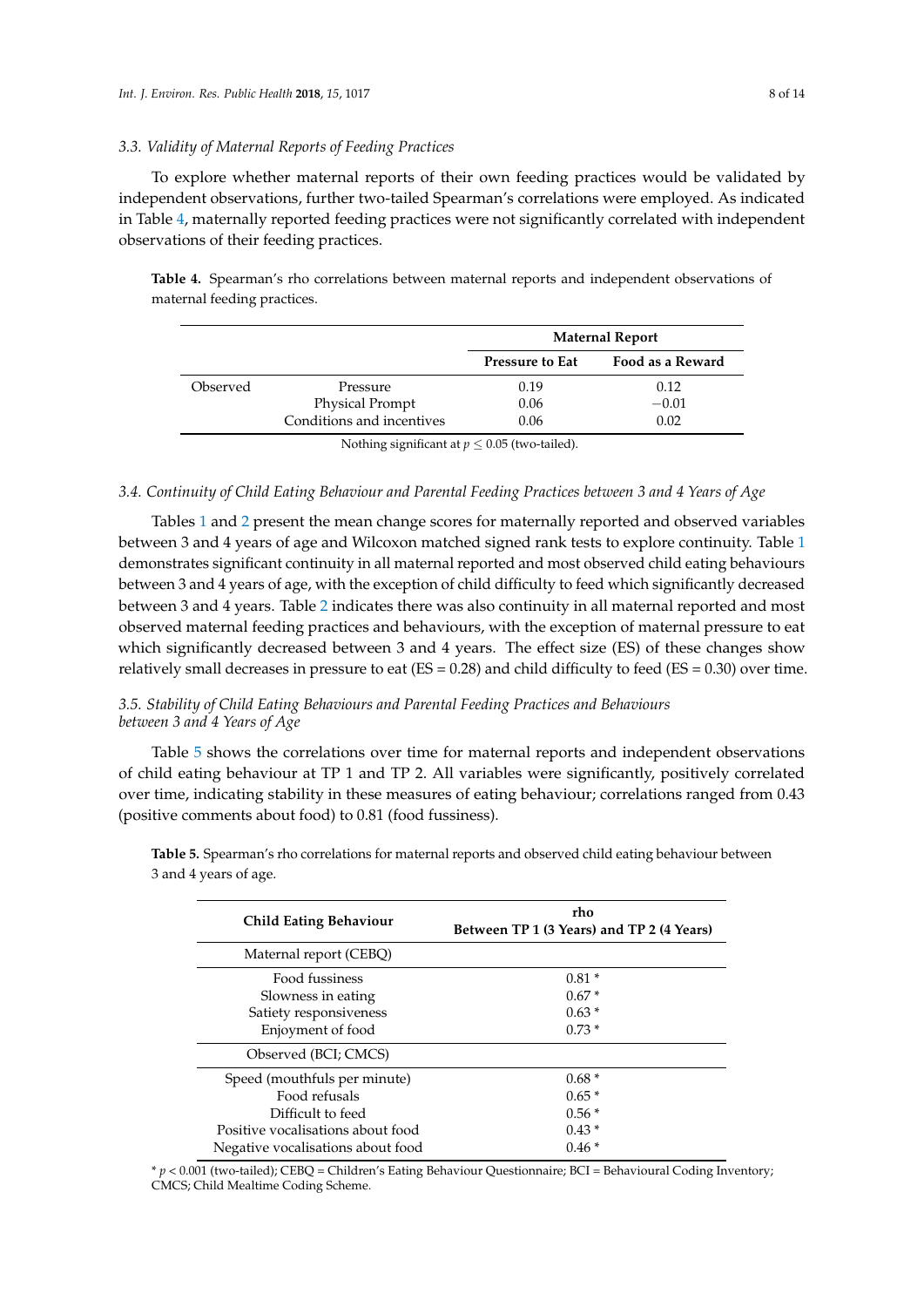Table [6](#page-9-0) shows the correlations over time for maternal report and independent observations of parental feeding practices and behaviours at TP 1 and TP 2. All maternal feeding practices and behaviours were significantly correlated over time suggesting stability in these variables in children of this age; significant correlations ranged from 0.48 (balance and variety) to 0.75 (restriction for weight).

| <b>Maternal Feeding Practices and Behaviours</b> | rho<br>Between TP 1 (3 Years) and TP 2 (4 Years) |  |
|--------------------------------------------------|--------------------------------------------------|--|
| Maternal Report (CFPQ)                           |                                                  |  |
| Pressure to eat                                  | $0.66**$                                         |  |
| Restriction for weight                           | $0.75**$                                         |  |
| Restriction for health                           | $0.58*$                                          |  |
| Monitoring                                       | $0.72**$                                         |  |
| Emotional regulation                             | $0.62**$                                         |  |
| Food as a reward                                 | $0.51*$                                          |  |
| Balance and variety                              | $0.48**$                                         |  |
| Healthy environment                              | $0.59**$                                         |  |
| Involvement                                      | $0.52**$                                         |  |
| Observed (FMCS; FIS)                             |                                                  |  |
| Pressure to eat                                  | $0.63**$                                         |  |
| Physical prompts                                 | $0.57**$                                         |  |
| Incentives and rewards                           | $0.57**$                                         |  |
| Feeding sensitivity                              | $0.62**$                                         |  |
| Interactional conflict                           | $0.61**$                                         |  |

<span id="page-9-0"></span>**Table 6.** Spearman's rho correlations for maternal report and observed maternal feeding practices and behaviours at 3 and 4 years of age.

\* *p* < 0.01, \*\* *p* < 0.001 (two-tailed); CFPQ = Comprehensive Feeding Practices Questionnaire; FMCS = Family Mealtime Coding System; FIS = Feeding Interaction Scale.

# **4. Discussion**

The first aim of this study was to evaluate whether maternal reports of child eating behaviour and feeding practices were validated by independent observations of these behaviours. Maternal reports of their child's eating behaviour correlated with independent observations, however, contrary to predictions, maternally reported feeding practices did not correlate with independent observations of these behaviours. The second aim of the study was to explore the continuity and stability of both maternally reported and independently observed child eating behaviours and maternal feeding practices during early childhood. The results demonstrated stability in individual ranks of maternally reported and observed child eating behaviours and maternal feeding practices between 3 and 4 years. The study also found continuity in mean group levels of both maternal reports and independent observations of children's eating behaviours and maternal feeding practices over time, with the exception of child difficulty to feed and maternal pressure to eat, both of which significantly decreased between 3 and 4 years age.

Although self-reports can be subject to bias, the results of the present study support previous work which has found that mothers are reasonably accurate in reporting their children's eating behaviour [\[19,](#page-13-1)[20,](#page-13-20)[48,](#page-14-8)[49\]](#page-14-9). This suggests that mothers are in tune with their child's eating behaviour, possibly because mothers are often the primary caregiver and are therefore likely to engage in daily interactions with their children around food, particularly in this younger age group. However, the poor correspondence between observed and self-reported feeding practices highlights the importance of utilising observational measures, as mothers' reports of their own feeding practices may not be an accurate reflection of their actual behaviour. It is possible that mothers may underestimate their use of coercive strategies when completing self-report measures. However, it should also be acknowledged that observational measures may lead mothers to act differently because they are being observed. It is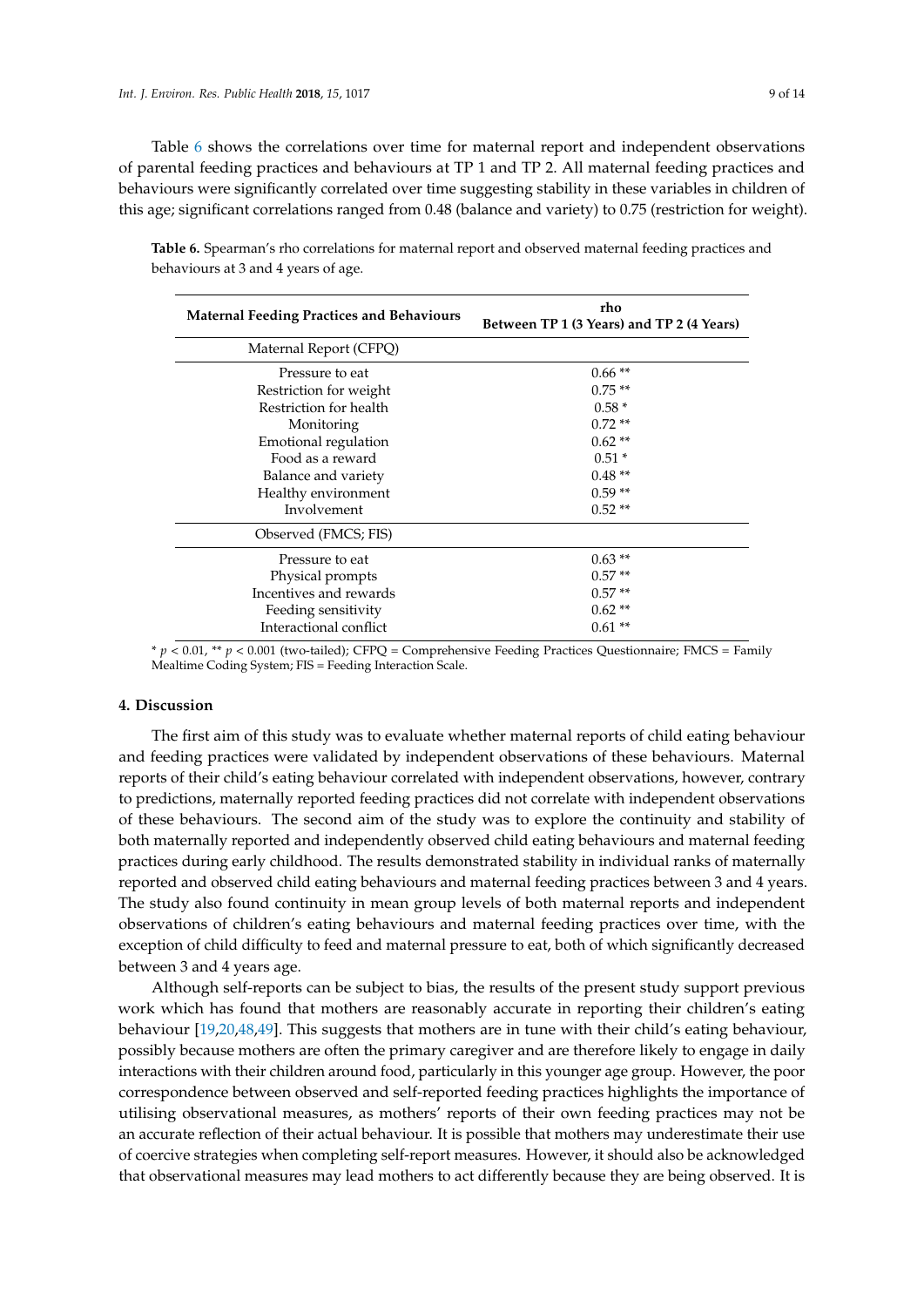important to note that this study only explored the validity of maternal reports of pressure to eat and the use of rewards. Future research should seek to find methods to measure and observe a wider range of feeding practices and mealtime behaviours and those that may expand beyond the family mealtime. For, example, the use of restriction, which may be more likely to occur during snack times, or when unhealthy foods are offered to or requested by the child, rather than during a meal, where the foods offered are likely to have been chosen by the parent.

Supporting the hypotheses and extending previous findings [\[16–](#page-12-12)[18\]](#page-13-0), our results suggest that both maternal reports and independent observations of children's eating behaviours are stable across early childhood. Significant correlations were found, suggesting, for example, that children with high levels of food fussiness or food refusal at 3 years of age still had relatively high scores on these variables at 4 years of age. This supports evidence that eating behaviours develop early in childhood and may persist over time [\[8,](#page-12-6)[17,](#page-12-13)[18\]](#page-13-0), perhaps not dissimilarly to the stability of other traits such as child temperament [\[50\]](#page-14-10). These findings highlight a need for future longitudinal research to explore these behaviours earlier in childhood, following children from birth through weaning and early childhood to provide further insight into the origin, nature and projection of eating behaviour.

The findings of this study also indicate continuity in mean group levels of maternally reported and observed feeding practices between 3 and 4 years of age. This supports previous evidence that reported continuity in parental reports of food fussiness, slowness in eating, satiety responsiveness and enjoyment in food over time in children aged 2–5 years old [\[17\]](#page-12-13). However, these findings are contrary to those with older children aged 4–11 years old, where satiety responsiveness, slowness in eating and food fussiness were found to significantly decrease over time, while enjoyment of food significantly increased [\[18\]](#page-13-0). This suggests that while children's eating behaviours may be relatively stable during early childhood, changes may occur later as children progress into middle childhood. This is perhaps not unexpected given that factors such as food neophobia have been found to peak between 2 and 6 years of age [\[51\]](#page-14-11) and then decline across childhood [\[52\]](#page-14-12).

This is the first study to date to explore continuity in observed child eating behaviour, and while the results are largely parallel to maternal report, there was one exception: mean levels of observed child difficulty to feed reduced over time. This may reflect developmental changes as children become more autonomous, independent eaters or it could highlight a discrepancy in measurements. As the incidence of feeding problems or eating issues is often elevated when reported by caregivers compared to healthcare professionals [\[53\]](#page-14-13), independent observations may provide a more accurate indication of eating behaviours than self-report measures. It is essential that future research continues to utilise observational measures to validate maternal reports so that the early trajectory of child eating behaviour can be better understood.

As parental feeding practices may influence children's emerging eating behaviours, an important aim of this study was to explore the continuity and stability of these factors. Building on previous work, this study was the first to explore the trajectory of a broader range of maternal feeding practices such as using food as a reward, feeding for emotion regulation and potentially adaptive behaviours such as involvement and encouraging varied food intake. Supporting previous findings investigating the stability of maternal controlling feeding practices [\[17](#page-12-13)[,27](#page-13-8)[,28\]](#page-13-9), all of the measured maternal feeding practices and behaviours within this study demonstrated good stability and were significantly correlated over time. These findings add to the reliability of the CFPQ [\[34\]](#page-13-14) as a measure of parental feeding practices over time.

Despite mixed and often equivocal evidence from previous studies [\[17](#page-12-13)[,30\]](#page-13-11), our study found continuity in mean group levels over time for all maternal feeding practices, with the exception of observed maternal pressure to get the child to eat which was found to significantly decrease over time. This supports findings from Webber et al. [\[30\]](#page-13-11) in children aged 7–10, but contradicts findings in 2–5 year old children, where parents' use of pressure to eat was found to increase over time [\[17\]](#page-12-13). However, the present findings were incongruent, with maternal reports of pressure to eat demonstrating stability. Again, this could reflect issues with the validity of maternal report and further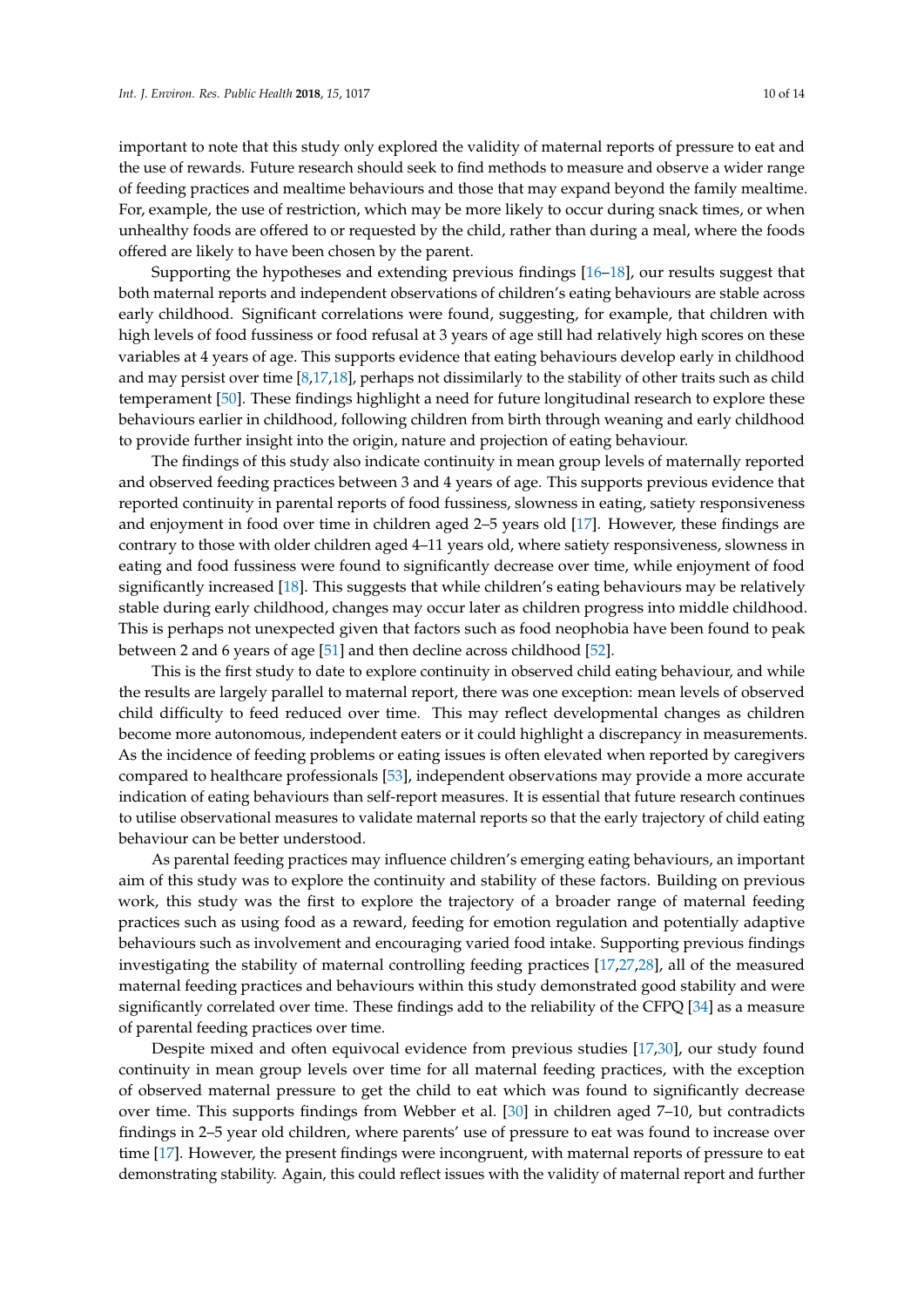studies using observational measures are needed to provide clarity. Observed child difficulty to feed and maternal pressure to eat were the only variables found to reduce over time. Evidence has suggested that parental feeding practices may be employed in response to a child's eating behaviour [\[28,](#page-13-9)[54,](#page-14-14)[55\]](#page-14-15), therefore it is possible that as children become more autonomous and less difficult at mealtimes, parents feel less need to pressure them to eat. However, there is also evidence of a causal link between pressure to eat and feeding problems [\[55\]](#page-14-15) therefore inferences about the direction of this relationship should be made cautiously.

The findings of this research build upon previous knowledge concerning the stability and continuity of eating behaviours and feeding practices during early childhood. It is the first study, to date, to explore the developmental trajectory of child eating behaviours and parents' feeding practices using both maternal-report and observational measures. It also incorporates a broader range of measurable parental feeding practices and behaviours associated with child eating behaviour than previous work. Importantly, this study has not focused solely on controlling feeding practices and it has included potentially healthful practices that have been previously associated with more adaptive eating behaviour in children [\[31](#page-13-12)[–33\]](#page-13-13). Although it is acknowledged that the small, fairly homogenous sample may limit the generalisability of the findings, studies incorporating both observational measures and longitudinal designs are rare and often use smaller samples. Replication of the study within a more diverse sample would strengthen conclusions and allow the findings to be generalised to other socio-demographic groups. The findings of this study also relate to mothers only. The mealtime observation was designed to be as 'typical' as possible with no stipulations about who should be present, the circumstances of the meal or the food that was prepared. Mothers were asked to prepare a typical meal and to feed their child and conduct the mealtime as they usually would and fathers were present in approximately 25% of the mealtimes. Preliminary data analysis identified no significant differences in eating behaviour or maternal feeding practices according to whether the child's father was present; therefore, paternal influence was not explored further. However, due the small number of fathers present, the data may be underpowered to detect significant differences according to paternal presence. Future studies may benefit from purposefully recruiting fathers and exploring the role of fathers during mealtime interactions in greater depth. Another important consideration when interpreting these findings is the age range of the children, who were recruited aged between 2–4 years old and followed up 12 months later at 3–5 years old. One might expect there to be within-group variability in eating behaviour and feeding practices dependent on child age, affecting the validity of measures of continuity and stability amongst this sample. However, data screening revealed that child age was not significantly correlated with the degree of change in maternally reported or independently observed child eating behaviour or maternal feeding practices, suggesting that changes did not significantly differ depending on child age.

#### **5. Conclusions**

In summary, the findings of this study suggest that while mothers may be able to accurately report their children's eating behaviour, self-reports of their own feeding practices are less accurate. Mothers' reports and independent observations of both child eating behaviour and maternal feeding practices remained predominantly stable and continuous between 3 and 4 years of age. Through the use of observational measures, the results provide novel evidence that validated reports of child eating behaviour are stable and continuous across early childhood. Given that this period in childhood has been identified as a critical time in the development eating behaviours and food preferences, these findings highlight a need to continue to explore the developmental trajectory of eating behaviour from as early in life as possible; following eating behaviour from infancy and weaning through the first few years of life. In addition, given findings from Ashcroft et al. [\[18\]](#page-13-0), future studies should seek to continue to follow children later into childhood, to ascertain whether fussy eating behaviours, while apparently stable and continuous across early childhood, do in fact decrease in middle childhood. Importantly, this study provides evidence of the stability and continuity of maternal feeding practices and mealtime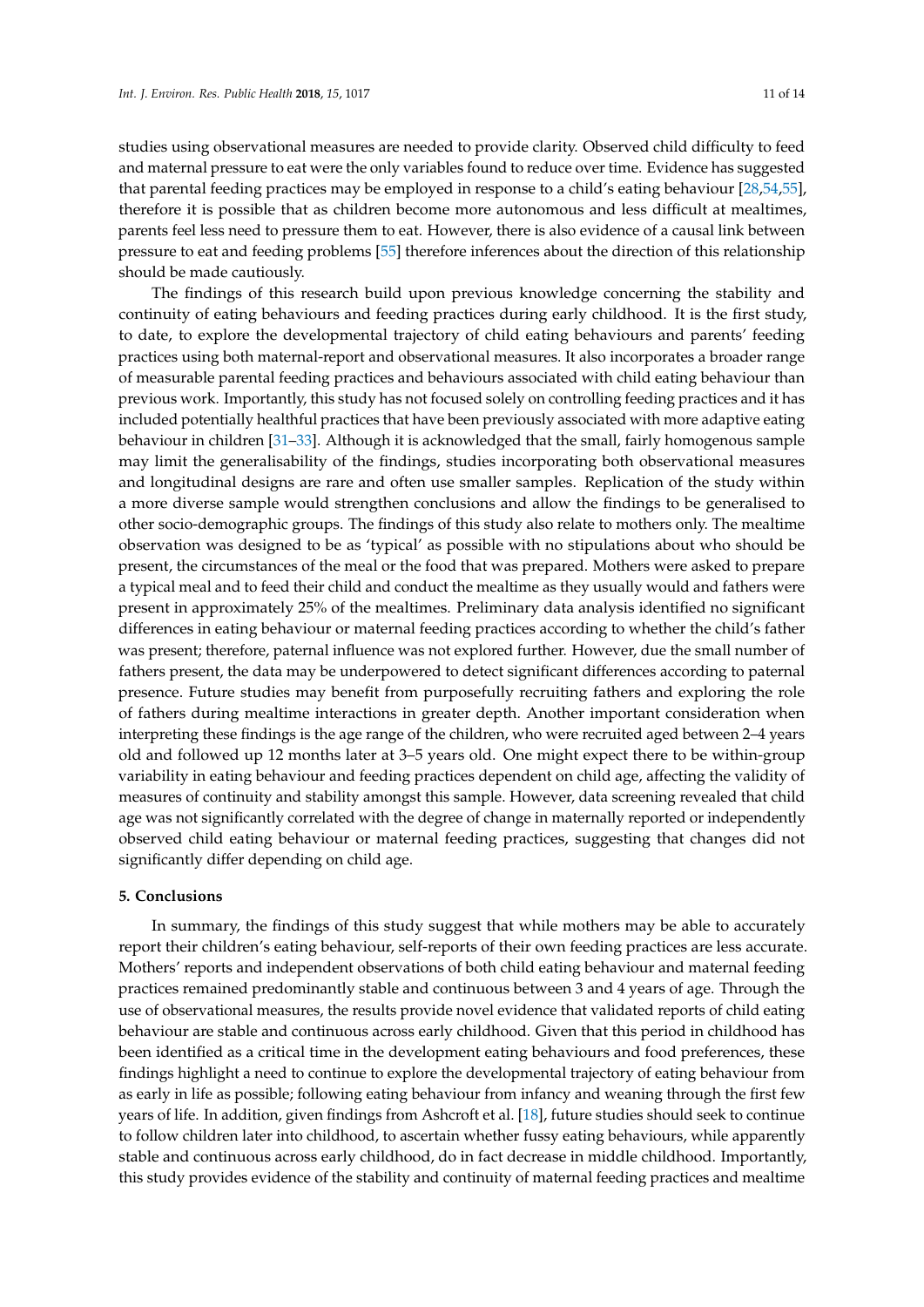behaviours that have not been previously explored. A better understanding of the trajectory of parental feeding practices and their influence on children's emerging eating behaviours would have beneficial implications for future treatment and prevention of feeding problems and food fussiness in children.

**Author Contributions:** All authors conceived and designed the study; F.P. performed the data collection and analysed the data; all authors drafted and approved the final manuscript.

**Acknowledgments:** F.P. was supported in conducting this research by a PhD studentship awarded by Loughborough University.

**Conflicts of Interest:** The authors declare no conflict of interest.

### **References**

- <span id="page-12-0"></span>1. Yngve, A.; Wolf, A.; Poortvliet, E.; Elmadfa, I.; Brug, J.; Ehrenblad, B.; Franchini, B.; Haraldsdóttir, J.; Krølner, R.; Maes, L.; et al. Fruit and Vegetable Intake in a Sample of 11-Year-Old Children in 9 European Countries: The Pro Children Cross-Sectional Survey. *Ann. Nutr. Metab.* **2005**, *49*, 236–245. [\[CrossRef\]](http://dx.doi.org/10.1159/000087247) [\[PubMed\]](http://www.ncbi.nlm.nih.gov/pubmed/16088087)
- <span id="page-12-1"></span>2. Agras, W.S.; Hammer, L.D.; McNicholas, F.; Kraemer, H.C. Risk factors for childhood overweight: A prospective study from birth to 9.5 years. *J. Pediatr.* **2004**, *145*, 20–25. [\[CrossRef\]](http://dx.doi.org/10.1016/j.jpeds.2004.03.023) [\[PubMed\]](http://www.ncbi.nlm.nih.gov/pubmed/15238901)
- 3. Coulthard, H.; Harris, G. Early food refusal: The role of maternal mood. *J. Reprod. Infant Psychol.* **2003**, *21*, 335–345. [\[CrossRef\]](http://dx.doi.org/10.1080/02646830310001622097)
- <span id="page-12-2"></span>4. Murashima, M.; Hoerr, S.L.; Hughes, S.O.; Kaplowitz, S. Confirmatory factor analysis of a questionnaire measuring control in parental feeding practices in mothers of Head Start children. *Appetite* **2011**, *56*, 594–601. [\[CrossRef\]](http://dx.doi.org/10.1016/j.appet.2011.01.031) [\[PubMed\]](http://www.ncbi.nlm.nih.gov/pubmed/21291930)
- <span id="page-12-3"></span>5. Galloway, A.T.; Lee, Y.; Birch, L.L. Predictors and consequences of food neophobia and pickiness in children. *J. Am. Diet. Assoc.* **2003**, *103*, 692–698. [\[CrossRef\]](http://dx.doi.org/10.1053/jada.2003.50134) [\[PubMed\]](http://www.ncbi.nlm.nih.gov/pubmed/12778039)
- <span id="page-12-4"></span>6. Jacobi, C.; Agras, S.; Bryson, S.; Hammer, L.D. Behavioral Validation, Precursors, and Concomitants of Picky Eating in Childhood. *J. Am. Acad. Child Adolesc. Psychiatry* **2003**, *42*, 76–84. [\[CrossRef\]](http://dx.doi.org/10.1097/00004583-200301000-00013) [\[PubMed\]](http://www.ncbi.nlm.nih.gov/pubmed/12500079)
- <span id="page-12-5"></span>7. Faciglia, G.A.; Couch, S.C.; Gribble, L.S.; Pabst, S.M.; Frnak, R. Food neophobia in childhood affects dietary variety. *J. Am. Diet. Assoc.* **2000**, *100*, 1474–1481. [\[CrossRef\]](http://dx.doi.org/10.1016/S0002-8223(00)00412-0)
- <span id="page-12-6"></span>8. Birch, L.L.; Fisher, J.O. Development of eating behaviors among children and adolescents. *Pediatrics* **1998**, *101*, 539–549. [\[PubMed\]](http://www.ncbi.nlm.nih.gov/pubmed/12224660)
- <span id="page-12-7"></span>9. Bertheke-Post, G.; de Vente, W.; Kemper, H.C.; Twisk, J.W. Longitudinal trends in and tracking of energy and nutrient intake over 20 years in a Dutch cohort of men and women between 13 and 33 years of age. The Amsterdam growth and health longitudinal study. *Br. J. Nutr.* **2001**, *85*, 375–385. [\[CrossRef\]](http://dx.doi.org/10.1079/BJN2000249) [\[PubMed\]](http://www.ncbi.nlm.nih.gov/pubmed/11299083)
- 10. Moore, L.L.; Singer, M.R.; Bradlee, M.L.; Djousse, L.; Proctor, M.H.; Cupples, L.A.; Ellison, R.C. Intake of fruits, vegetables, and dairy products in early childhood and subsequent blood pressure change. *Epidemiology* **2005**, *16*, 4–11. [\[CrossRef\]](http://dx.doi.org/10.1097/01.ede.0000147106.32027.3e) [\[PubMed\]](http://www.ncbi.nlm.nih.gov/pubmed/15613939)
- 11. Nicklaus, S.; Boggio, V.; Chabanet, C.; Issanchou, S. A prospective study of food variety seeking in childhood, adolescence and early adult life. *Appetite* **2005**, *44*, 289–297. [\[CrossRef\]](http://dx.doi.org/10.1016/j.appet.2005.01.006) [\[PubMed\]](http://www.ncbi.nlm.nih.gov/pubmed/15927730)
- <span id="page-12-8"></span>12. Savage, J.S.; Fisher, J.O.; Birch, L.L. Parental influence on eating behavior: Conception to adolescence. *J. Law Med. Ethics* **2007**, *35*, 22–34. [\[CrossRef\]](http://dx.doi.org/10.1111/j.1748-720X.2007.00111.x) [\[PubMed\]](http://www.ncbi.nlm.nih.gov/pubmed/17341215)
- <span id="page-12-9"></span>13. Bornstein, M.H.; Brown, E.; Slater, A. Patterns of stability and continuity in attention across early infancy. *J. Reprod. Infant Psychol.* **1996**, *14*, 195–206. [\[CrossRef\]](http://dx.doi.org/10.1080/02646839608404517)
- <span id="page-12-10"></span>14. Cote, L.R.; Bornstein, M.H. Cultural and parenting cognitions in acculturating cultures 1. Cultural comparisons and developmental continuity and stability. *J. Cross-Cult. Psychol.* **2003**, *34*, 323–349. [\[CrossRef\]](http://dx.doi.org/10.1177/0022022103034003006)
- <span id="page-12-11"></span>15. Farrow, C.; Blissett, J.; Haycraft, E. Does child weight influence how mothers report their feeding practices? *Int. J. Pediatr. Obes.* **2011**, *6*, 306–313. [\[CrossRef\]](http://dx.doi.org/10.3109/17477166.2011.575160) [\[PubMed\]](http://www.ncbi.nlm.nih.gov/pubmed/21728778)
- <span id="page-12-12"></span>16. Gregory, J.E.; Paxton, S.J.; Brozovic, A.M. Pressure to eat and restriction are associated with child eating behaviours and maternal concern about child weight, but not child body mass index, in 2- to 4-year-old children. *Appetite* **2010**, *54*, 550–556. [\[CrossRef\]](http://dx.doi.org/10.1016/j.appet.2010.02.013) [\[PubMed\]](http://www.ncbi.nlm.nih.gov/pubmed/20219609)
- <span id="page-12-13"></span>17. Farrow, C.; Blissett, J. Stability and continuity of parentally reported child eating behaviours and feeding practices from 2 to 5 years of age. *Appetite* **2012**, *58*, 151–156. [\[CrossRef\]](http://dx.doi.org/10.1016/j.appet.2011.09.005) [\[PubMed\]](http://www.ncbi.nlm.nih.gov/pubmed/21986188)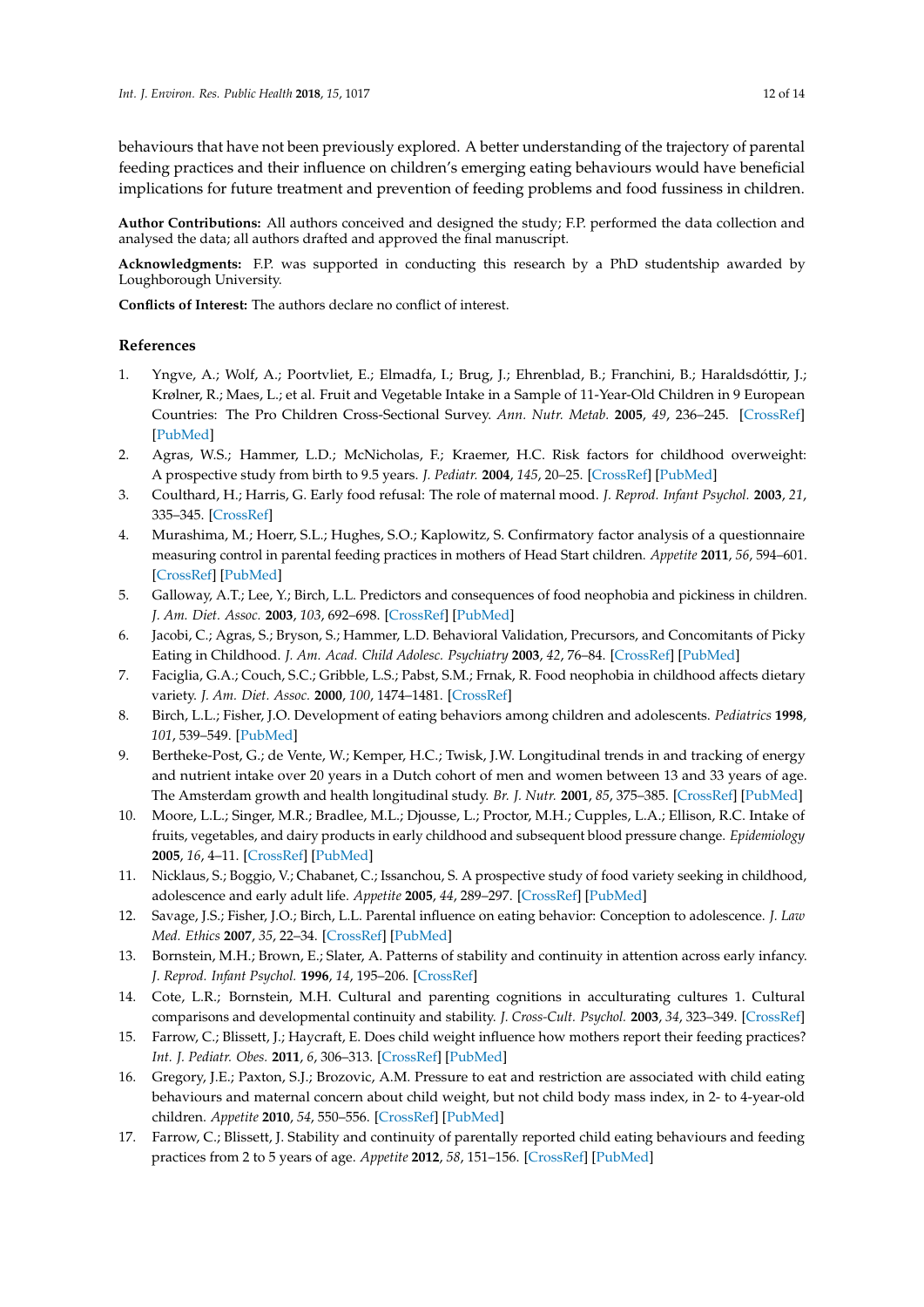- <span id="page-13-0"></span>18. Ashcroft, J.; Semmler, C.; Carnell, S.; van Jaarsveld, C.H.M.; Wardle, J. Continuity and stability of eating behaviour traits in children. *Eur. J. Clin. Nutr.* **2008**, *62*, 985–990. [\[CrossRef\]](http://dx.doi.org/10.1038/sj.ejcn.1602855) [\[PubMed\]](http://www.ncbi.nlm.nih.gov/pubmed/17684526)
- <span id="page-13-1"></span>19. Cooper, P.J.; Whelan, E.; Woolgar, M.; Morrell, J.; Murray, L. Association between childhood feeding problems and maternal eating disorder: Role of the family environment. *Br. J. Psychiatry* **2004**, *184*, 210–215. [\[CrossRef\]](http://dx.doi.org/10.1192/bjp.184.3.210) [\[PubMed\]](http://www.ncbi.nlm.nih.gov/pubmed/14990518)
- <span id="page-13-20"></span>20. Farrow, C.V.; Blissett, J.M. Is maternal psychopathology related to obesigenic feeding practices at 1 year? *Obes. Res.* **2005**, *13*, 1999–2005. [\[CrossRef\]](http://dx.doi.org/10.1038/oby.2005.245) [\[PubMed\]](http://www.ncbi.nlm.nih.gov/pubmed/16339132)
- <span id="page-13-2"></span>21. Palfreyman, Z.; Haycraft, E.; Meyer, C. Parental modelling of eating behaviours: Observational validation of the Parental Modelling of Eating Behaviours Scale (PARM). *Appetite* **2015**, *86*, 31–37. [\[CrossRef\]](http://dx.doi.org/10.1016/j.appet.2014.08.008) [\[PubMed\]](http://www.ncbi.nlm.nih.gov/pubmed/25111293)
- <span id="page-13-3"></span>22. Haycraft, E.; Blissett, J. Maternal and paternal controlling feeding practices: Reliability and relationships with BMI. *Obesity* **2008**, *16*, 1552–1558. [\[CrossRef\]](http://dx.doi.org/10.1038/oby.2008.238) [\[PubMed\]](http://www.ncbi.nlm.nih.gov/pubmed/18421263)
- <span id="page-13-4"></span>23. Wright, C.M.; Parkinson, K.N.; Drewett, R.F. How Does Maternal and Child Feeding Behavior Relate to Weight Gain and Failure to Thrive? Data from a Prospective Birth Cohort. *Pediatrics* **2006**, *117*, 1262–1269. [\[CrossRef\]](http://dx.doi.org/10.1542/peds.2005-1215) [\[PubMed\]](http://www.ncbi.nlm.nih.gov/pubmed/16585323)
- <span id="page-13-5"></span>24. Piazza, C.C.; Fisher, W.W.; Brown, K.A.; Shore, B.A.; Patel, M.R.; Katz, R.M.; Sevin, B.M.; Gulotta, C.S.; Blakely-Smith, A. Functional analysis of inappropriate mealtime behaviours. *J. Appl. Behav. Anal.* **2003**, *36*, 187–204. [\[CrossRef\]](http://dx.doi.org/10.1901/jaba.2003.36-187) [\[PubMed\]](http://www.ncbi.nlm.nih.gov/pubmed/12858984)
- <span id="page-13-6"></span>25. Galloway, A.T.; Fiorito, L.M.; Lee, Y.; Birch, L.L. Parental pressure, dietary patterns and weight status among girls who are "picky/fussy' eaters'. *J. Am. Diet. Assoc.* **2005**, *105*, 541–548. [\[CrossRef\]](http://dx.doi.org/10.1016/j.jada.2005.01.029) [\[PubMed\]](http://www.ncbi.nlm.nih.gov/pubmed/15800554)
- <span id="page-13-7"></span>26. Ventura, A.K.; Birch, L.L. Does parenting affect children's eating and weight Status? *Int. J. Behav. Nutr. Phys. Act.* **2008**, *5*, 15–27. [\[CrossRef\]](http://dx.doi.org/10.1186/1479-5868-5-15) [\[PubMed\]](http://www.ncbi.nlm.nih.gov/pubmed/18346282)
- <span id="page-13-8"></span>27. Blissett, J.; Farrow, C. Predictors of maternal control of feeding at 1 and 2 years of age. *Int. J. Obes.* **2007**, *31*, 1520–1526. [\[CrossRef\]](http://dx.doi.org/10.1038/sj.ijo.0803661) [\[PubMed\]](http://www.ncbi.nlm.nih.gov/pubmed/17579636)
- <span id="page-13-9"></span>28. Faith, M.S.; Berkowitz, R.I.; Stallings, V.A.; Kerns, J.; Storey, M.; Stunkard, A.J. Parental feeding attitudes and styles and child body mass index. Prospective analysis of a gene-environment interaction. *Pediatrics* **2004**, *114*, 429–436. [\[CrossRef\]](http://dx.doi.org/10.1542/peds.2003-1075-L) [\[PubMed\]](http://www.ncbi.nlm.nih.gov/pubmed/15466068)
- <span id="page-13-10"></span>29. Rhee, K.E.; Coleman, S.M.; Appugliese, D.P.; Kaciroti, N.A.; Corwyn, R.F.; Davidson, N.S.; Bradley, R.H.; Lumeng, J.C. Maternal feeding practices become more controlling after and not before excessive rates of weight gain. *Obesity* **2009**, *17*, 1724–1729. [\[CrossRef\]](http://dx.doi.org/10.1038/oby.2009.54) [\[PubMed\]](http://www.ncbi.nlm.nih.gov/pubmed/19282827)
- <span id="page-13-11"></span>30. Webber, L.; Hill, C.; Saxton, L.; Van Jaarsveld, C.H.M.; Wardle, J. Eating behaviour and weight in children. *Int. J. Obes.* **2009**, *33*, 21–28. [\[CrossRef\]](http://dx.doi.org/10.1038/ijo.2008.219) [\[PubMed\]](http://www.ncbi.nlm.nih.gov/pubmed/19002146)
- <span id="page-13-12"></span>31. Heim, S.; Bauer, K.W.; Stang, J.; Ireland, M. Can a community-based intervention improve the home food environment? Parental Perspectives of the Influence of the Delicious and Nutritious Garden. *J. Nutr. Educ. Behav.* **2011**, *43*, 130–134. [\[CrossRef\]](http://dx.doi.org/10.1016/j.jneb.2010.01.003) [\[PubMed\]](http://www.ncbi.nlm.nih.gov/pubmed/21273132)
- 32. Powell, F.C.; Farrow, C.V.; Meyer, C. Food avoidance in children. The influence of maternal feeding practices and behaviours. *Appetite* **2011**, *57*, 683–692. [\[CrossRef\]](http://dx.doi.org/10.1016/j.appet.2011.08.011) [\[PubMed\]](http://www.ncbi.nlm.nih.gov/pubmed/21896295)
- <span id="page-13-13"></span>33. Van der Horst, K. Overcoming picky eating. Eating enjoyment as a central aspect of children's eating behaviours. *Appetite* **2012**, *58*, 567–574. [\[CrossRef\]](http://dx.doi.org/10.1016/j.appet.2011.12.019) [\[PubMed\]](http://www.ncbi.nlm.nih.gov/pubmed/22245133)
- <span id="page-13-14"></span>34. Musher-Eizenman, D.; Holub, S. Comprehensive Feeding Practices Questionnaire. Validation of a new measure of parental feeding practices. *J. Pediatr. Psychol.* **2007**, *32*, 960–972. [\[CrossRef\]](http://dx.doi.org/10.1093/jpepsy/jsm037) [\[PubMed\]](http://www.ncbi.nlm.nih.gov/pubmed/17535817)
- <span id="page-13-15"></span>35. Moens, E.; Braet, C.; Soetens, B. Observation of family functioning at mealtime: A comparison between families of children with and without overweight. *J. Pediatr. Psychol.* **2007**, *32*, 52–63. [\[CrossRef\]](http://dx.doi.org/10.1093/jpepsy/jsl011) [\[PubMed\]](http://www.ncbi.nlm.nih.gov/pubmed/16801324)
- <span id="page-13-16"></span>36. Office for National Statistics. Standard Occupational Classification 2000. Available online: [https://www.](https://www.ons.gov.uk/methodology/classificationsandstandards/standardoccupationalclassificationsoc/soc2010) [ons.gov.uk/methodology/classificationsandstandards/standardoccupationalclassificationsoc/soc2010](https://www.ons.gov.uk/methodology/classificationsandstandards/standardoccupationalclassificationsoc/soc2010) (accessed on 1 March 2018).
- <span id="page-13-17"></span>37. Wardle, J.; Guthrie, C.A.; Sanderson, S.; Rapoport, L. Development of the children's eating behaviour questionnaire. *J. Child Psychol. Psychiatry* **2001**, *42*, 963–970. [\[CrossRef\]](http://dx.doi.org/10.1111/1469-7610.00792) [\[PubMed\]](http://www.ncbi.nlm.nih.gov/pubmed/11693591)
- <span id="page-13-18"></span>38. Carnell, S.; Wardle, J. Measuring behavioural susceptibility to obesity. Validation of the Child Eating Behaviour Questionnaire. *Appetite* **2007**, *48*, 104–113. [\[CrossRef\]](http://dx.doi.org/10.1016/j.appet.2006.07.075) [\[PubMed\]](http://www.ncbi.nlm.nih.gov/pubmed/16962207)
- <span id="page-13-19"></span>39. Musher-Eizenman, D.R.; de Lauzon-Guillain, B.; Holub, S.C.; Leporc, E.; Charles, M.A. Child and parent characteristics related to parental feeding practices. A cross-cultural examination in the US and France. *Appetite* **2009**, *52*, 89–95. [\[CrossRef\]](http://dx.doi.org/10.1016/j.appet.2008.08.007) [\[PubMed\]](http://www.ncbi.nlm.nih.gov/pubmed/18789986)